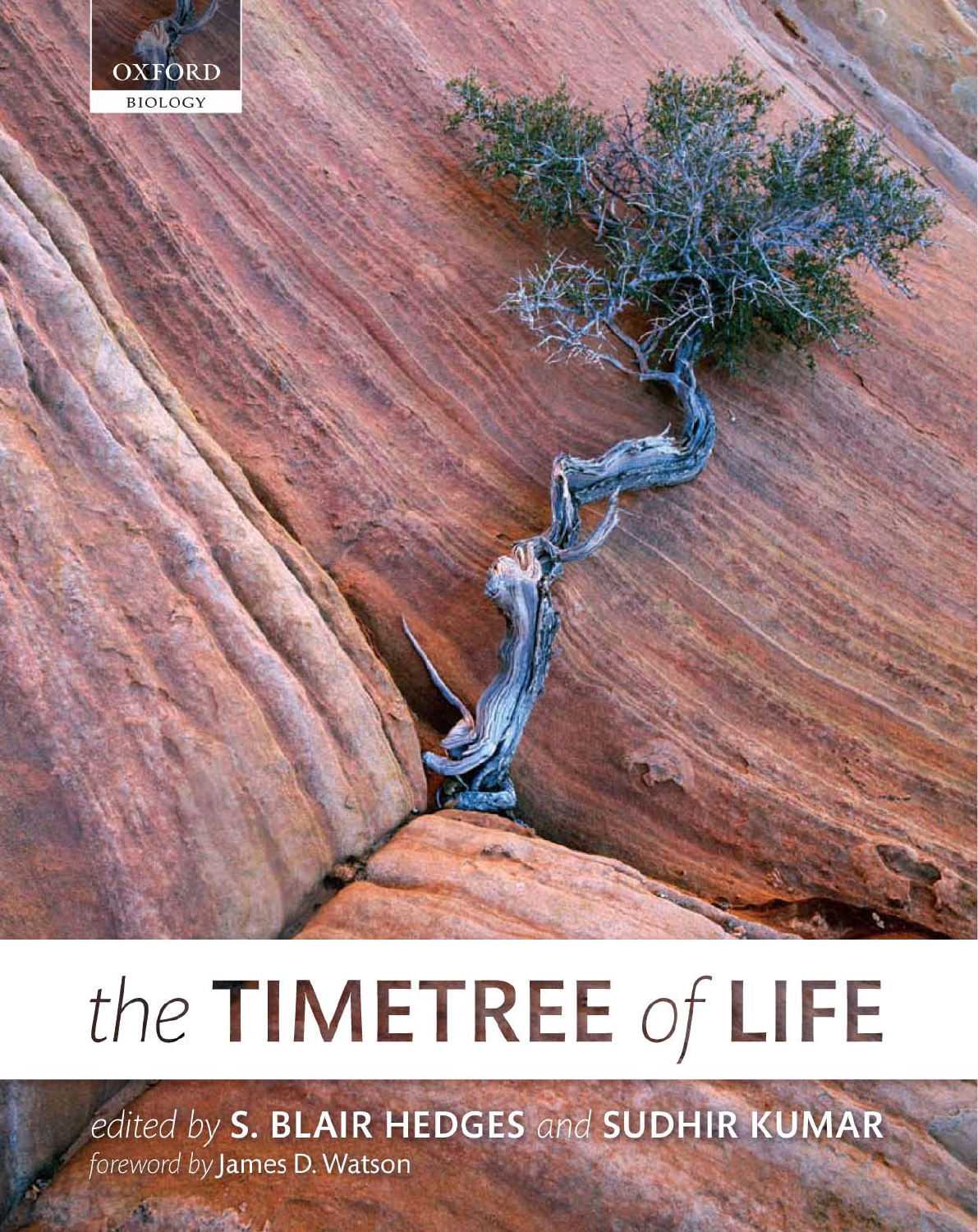## **Contents**

| Foreword                                                 | iх  |  |
|----------------------------------------------------------|-----|--|
| Preface                                                  | хi  |  |
| List of Contributors                                     | XV  |  |
|                                                          |     |  |
| I. INTRODUCTION                                          | 1   |  |
| Discovering the timetree of life                         | 3   |  |
| Timetrees: beyond cladograms, phenograms, and phylograms | 19  |  |
| The geologic time scale                                  | 26  |  |
| Calibrating and constraining molecular clocks            | 35  |  |
|                                                          |     |  |
| <b>II. TIMETREES</b>                                     | 87  |  |
| Life                                                     | 89  |  |
| Superkingdoms                                            | 99  |  |
| Archaebacteria                                           |     |  |
| Eubacteria                                               |     |  |
| Eukaryotes (Eukaryota)                                   | 116 |  |
| <b>Protists</b>                                          | 121 |  |
| Haptophyte algae (Haptophyta)                            | 123 |  |
| Diatoms (Bacillariophyta)                                | 127 |  |
| <b>Plants</b>                                            | 131 |  |
| Land plants (Embryophyta)                                | 133 |  |
| Mosses (Bryophyta)                                       | 138 |  |
| Liverworts (Marchantiophyta)                             | 146 |  |
| Ferns                                                    | 153 |  |
| Gymnosperms                                              | 157 |  |
| Flowering plants (Magnoliophyta)                         | 161 |  |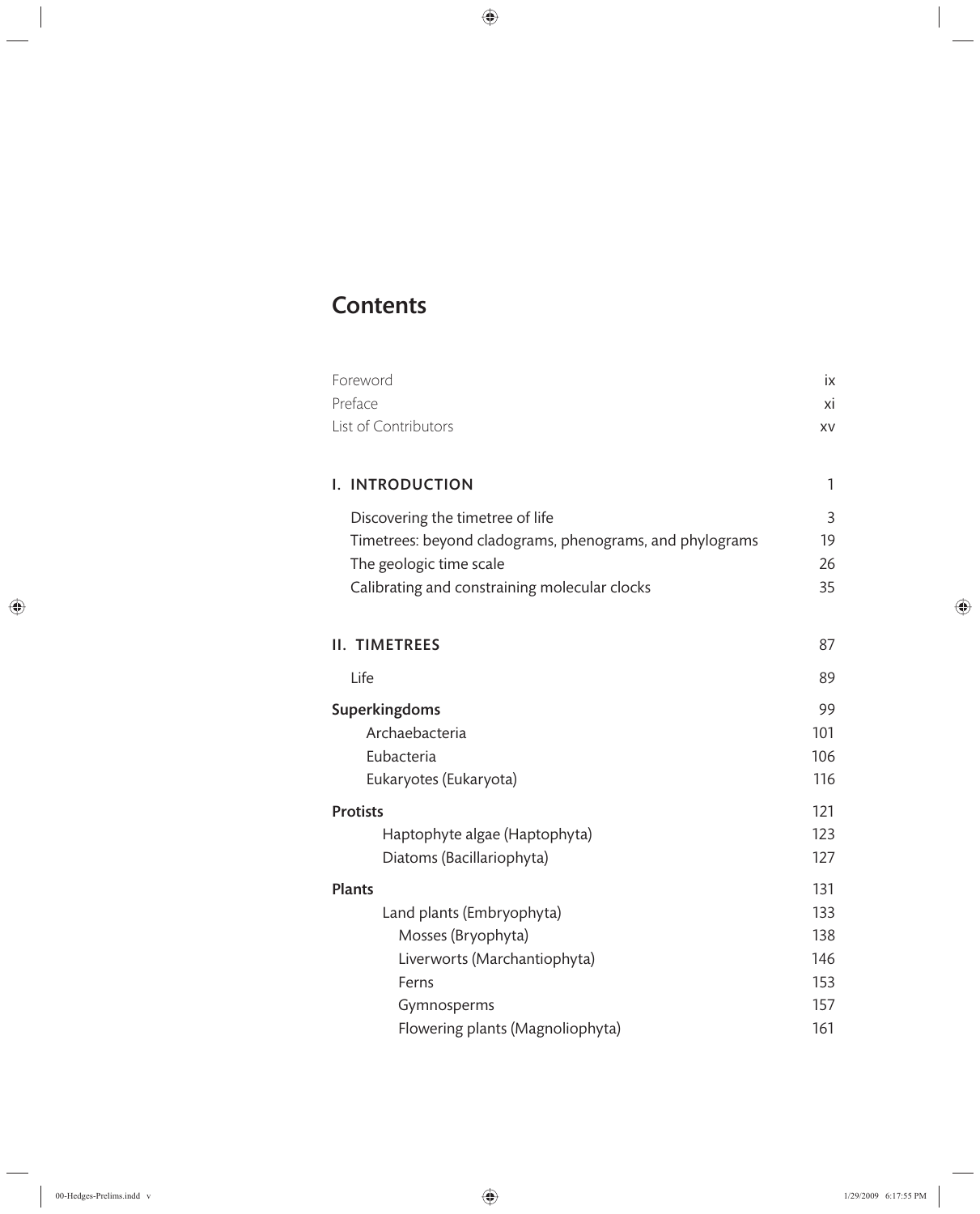| Magnoliids                                    | 166 |
|-----------------------------------------------|-----|
| Eudicots                                      | 169 |
| Asterids                                      | 177 |
| Eurosid I                                     | 188 |
| Eurosid II                                    | 197 |
| Monocots                                      | 203 |
| Fungi                                         | 213 |
| Fungi                                         | 215 |
| <b>Animals</b>                                | 221 |
| Animals (Metazoa)                             | 223 |
| Invertebrates                                 | 231 |
| Cnidarians (Cnidaria)                         | 233 |
| Scaphopod mollusks (Scaphopoda)               | 239 |
| Cephalopod mollusks (Cephalopoda)             | 242 |
| Nematodes (Nematoda)                          | 247 |
| Arthropods (Arthropoda)                       | 251 |
| Spiders (Araneae)                             | 255 |
| Holometabolous insects (Holometabola)         | 260 |
| Bees, ants, and stinging wasps (Aculeata)     | 264 |
| True flies (Diptera)                          | 270 |
| Beetles (Coleoptera)                          | 278 |
| Lacewings (Neuroptera)                        | 290 |
| Crabs, shrimps, and lobsters (Decapoda)       | 293 |
| Stalked and acorn barnacles (Thoracica)       | 298 |
| Sea urchins (Echinoidea)                      | 302 |
| <b>Vertebrates</b>                            | 307 |
| Vertebrates (Vertebrata)                      | 309 |
| <b>Fishes</b>                                 | 315 |
| Jawless fishes (Cyclostomata)                 | 317 |
| Cartilaginous fishes (Chondrichthyes)         | 320 |
| Ray-finned fishes (Actinopterygii)            | 328 |
| Sturgeons and paddlefishes (Acipenseriformes) | 332 |
| Teleost fishes (Teleostei)                    | 335 |
| Notothenioid fishes (Notothenioidei)          | 339 |
| Labyrinth fishes (Anabantoidei)               | 344 |
| Lungfishes (Dipnoi)                           | 348 |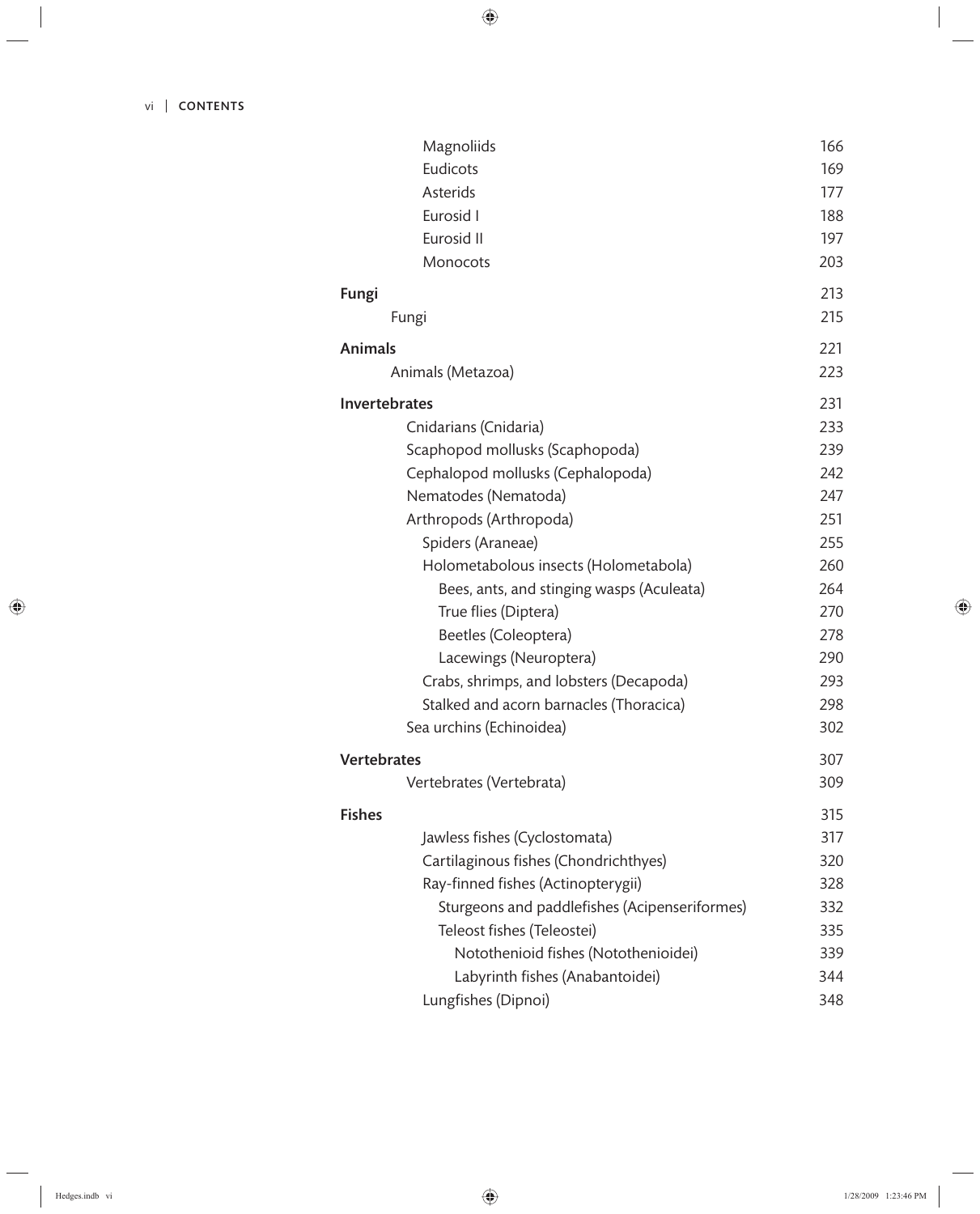| <b>Amphibians</b> |                                                | 351 |
|-------------------|------------------------------------------------|-----|
|                   | Amphibians (Lissamphibia)                      | 353 |
|                   | Frogs and toads (Anura)                        | 357 |
|                   | Salamanders (Caudata)                          | 365 |
|                   | Caecilians (Gymnophiona)                       | 369 |
| <b>Amniotes</b>   |                                                | 373 |
|                   | Amniotes (Amniota)                             | 375 |
| <b>Reptiles</b>   |                                                | 381 |
|                   | Lizards, snakes, and amphisbaenians (Squamata) | 383 |
|                   | Snakes (Serpentes)                             | 390 |
|                   | Turtles (Testudines)                           | 398 |
|                   | Crocodylians (Crocodylia)                      | 402 |
| <b>Birds</b>      |                                                | 407 |
|                   | Birds (Aves)                                   | 409 |
|                   | Ratites and tinamous (Paleognathae)            | 412 |
|                   | Waterfowl and gamefowl (Galloanserae)          | 415 |
|                   | Advanced birds (Neoaves)                       | 419 |
|                   | Passerine birds (Passeriformes)                | 423 |
|                   | Shorebirds (Charadriiformes)                   | 432 |
|                   | Diurnal birds of prey (Falconiformes)          | 436 |
|                   | Cranes, rails, and allies (Gruiformes)         | 440 |
|                   | Woodpeckers, toucans, barbets, and             |     |
|                   | allies (Piciformes)                            | 445 |
|                   | Owls (Strigiformes)                            | 451 |
|                   | Swifts, treeswifts, and                        |     |
|                   | hummingbirds (Apodiformes)                     | 454 |
| Mammals           |                                                | 457 |
|                   | Mammals (Mammalia)                             | 459 |
|                   | Monotremes (Prototheria)                       | 462 |
|                   | Marsupials (Metatheria)                        | 466 |
|                   | Placental mammals (Eutheria)                   | 471 |
|                   | Armadillos, anteaters, and sloths (Xenarthra)  | 475 |
|                   | Tenrecs and golden moles (Afrosoricida)        | 479 |
|                   | Primates (Primates)                            | 482 |
|                   | Pikas, hares, and rabbits (Lagomorpha)         | 487 |
|                   | Rodents (Rodentia)                             | 490 |